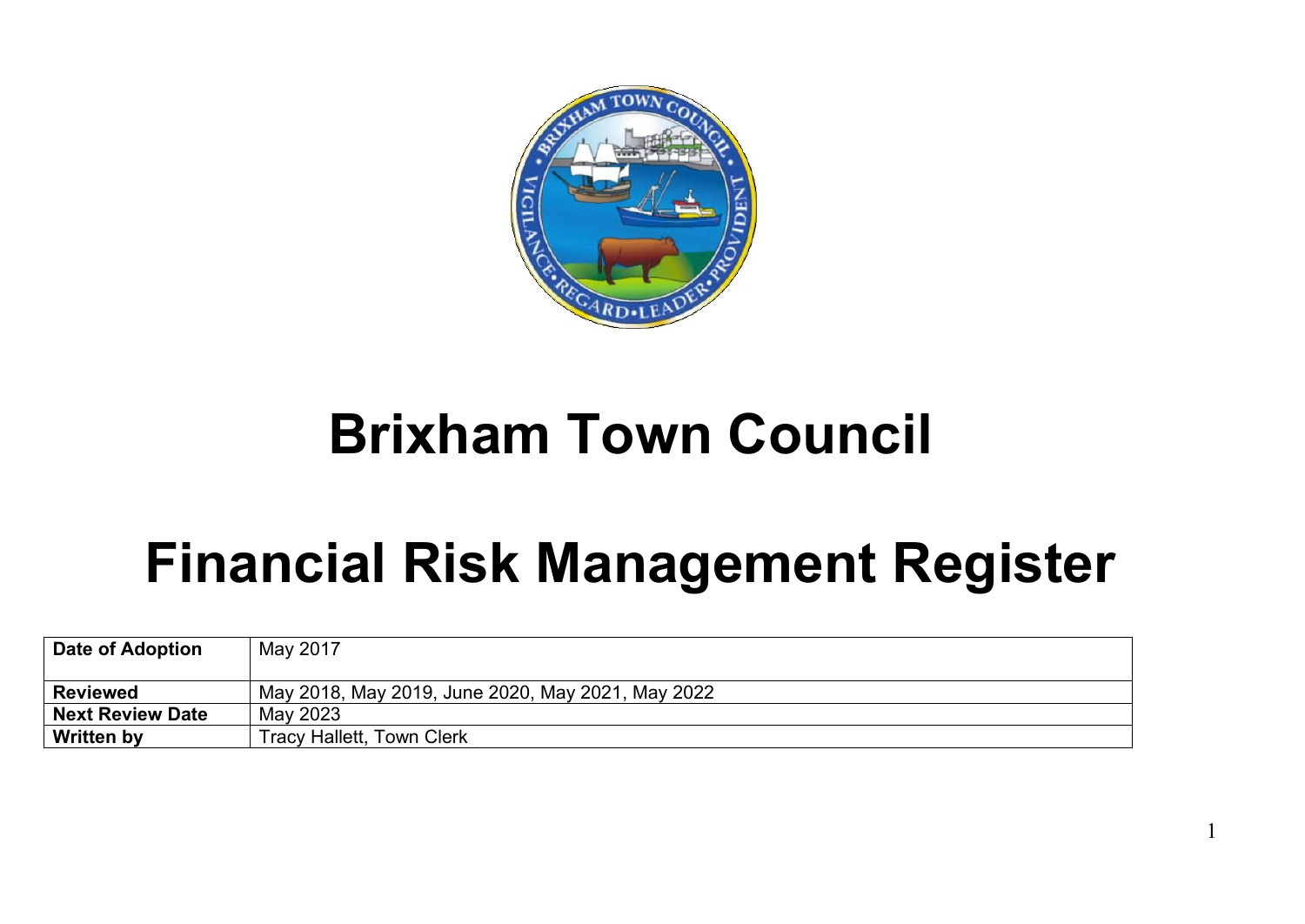The Council is expected to carry out an annual assessment of the financial risks it is exposed to and identify any actions it considers necessary to minimise those risks.

The following table attempts to identify the risks involved and recommends the necessary actions. The list is not exhaustive, and the Council may wish to consider other risks not identified.

| <b>Risk</b>    | <b>Impact</b>                   | H <sub>I</sub> | <b>Control Action / Internal Controls</b>                    | <b>Review / Assess /</b>     |
|----------------|---------------------------------|----------------|--------------------------------------------------------------|------------------------------|
|                |                                 | M/             |                                                              | <b>Revise</b>                |
|                |                                 |                |                                                              |                              |
| <b>Finance</b> |                                 |                |                                                              |                              |
| Precept        | Adequacy of precept.            |                | Regular budget review by the Council.                        | Review as part of the        |
| Determination  | Requirements not submitted      |                | Precept should be considered by Council before the deadline  | <b>Financial Regulations</b> |
|                | to Torbay Council in time.      |                | as set out in the Financial Regulations.                     |                              |
|                | Amount not received by          |                | The Clerk to report to the Council when monies not received. |                              |
|                | Torbay Council.                 |                | Councillors receive quarterly Expenditure Comparison Reports |                              |
|                | Fit for purpose.                |                | to show how the accounts are performing against the budget.  |                              |
| Financial      | Inadequate records.             |                | The Council has adopted the Financial Regulations which set  | <b>Review the Financial</b>  |
| Records        | <b>Financial irregularities</b> |                | out the requirements.                                        | Regulations annually         |
|                |                                 |                | Monthly reconciliations are carried out.                     |                              |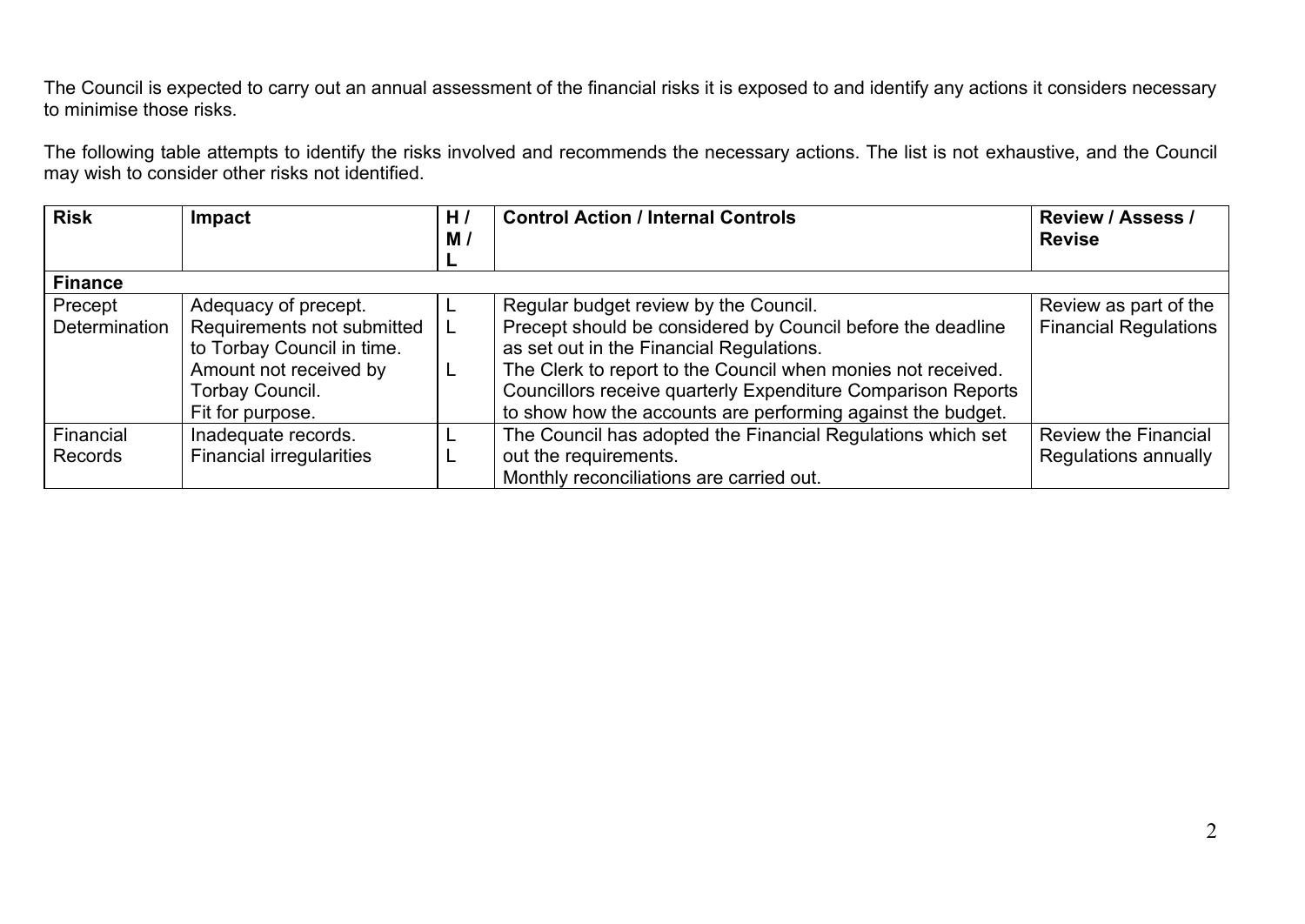| <b>Risk</b>                       | Impact                                                                              | H/<br>M/ | <b>Control Action / Internal Controls</b>                                                                                                                                                                                                                                                                                                                                                                                                                                                                                                                                                                                                                                                                                                                | <b>Review / Assess /</b><br><b>Revise</b>                                                         |  |  |  |  |
|-----------------------------------|-------------------------------------------------------------------------------------|----------|----------------------------------------------------------------------------------------------------------------------------------------------------------------------------------------------------------------------------------------------------------------------------------------------------------------------------------------------------------------------------------------------------------------------------------------------------------------------------------------------------------------------------------------------------------------------------------------------------------------------------------------------------------------------------------------------------------------------------------------------------------|---------------------------------------------------------------------------------------------------|--|--|--|--|
|                                   | <b>Finance (continued)</b>                                                          |          |                                                                                                                                                                                                                                                                                                                                                                                                                                                                                                                                                                                                                                                                                                                                                          |                                                                                                   |  |  |  |  |
| <b>Bank</b> and<br><b>Banking</b> | Inadequate checks<br><b>Bank mistakes</b><br>Loss<br>Charges<br>Loss of Signatories |          | The Council has adopted the Financial Regulations which set<br>out the requirements for all methods of banking, cheques and<br>reconciliation of accounts.<br>The Clerk reconciles the bank accounts and any problems /<br>irregularities are dealt with immediately by informing the bank<br>and awaiting their correction.<br>All members of the Finance and General Purposes Committee<br>are signatories, plus the Clerk. Two members plus the Clerk<br>have to sign cheques, excluding the designated bank<br>reconciliation checker. A procedural document has been<br>produced to aid the Member responsible for checking the bank<br>reconciliations.<br>The Clerk and Deputy Town Clerk have online access, along<br>with all bank signatories. | <b>Existing procedure</b><br>adequate                                                             |  |  |  |  |
| Cash / Loss                       | Loss through theft or<br>dishonest                                                  |          | The Council has adopted the Financial Regulations which set<br>out the requirements.<br>Monies received are banked as soon as practicably possible.                                                                                                                                                                                                                                                                                                                                                                                                                                                                                                                                                                                                      | <b>Existing procedure</b><br>adequate                                                             |  |  |  |  |
| <b>Annual Return</b>              | Completion and submitted in<br>time limits                                          | L        | Annual Return is completed and submitted to the internal<br>auditor for checking and completion. Approved by Council and<br>signed before sending to the External Auditor in time limits.                                                                                                                                                                                                                                                                                                                                                                                                                                                                                                                                                                | <b>Existing procedure</b><br>adequate                                                             |  |  |  |  |
| Reporting<br>and auditing         | <b>Information Communicated</b><br><b>Auditing and Governance</b>                   | L<br>M   | Expenditure Comparison report produced and examined by the<br>Finance and General Purposes Committee quarterly<br>Council undertakes internal and external independent audits<br>The performance of the auditor will be reviewed by the<br>Council.                                                                                                                                                                                                                                                                                                                                                                                                                                                                                                      | <b>Existing procedure</b><br>adequate.<br>Council appoints an<br>independent Auditor<br>annually. |  |  |  |  |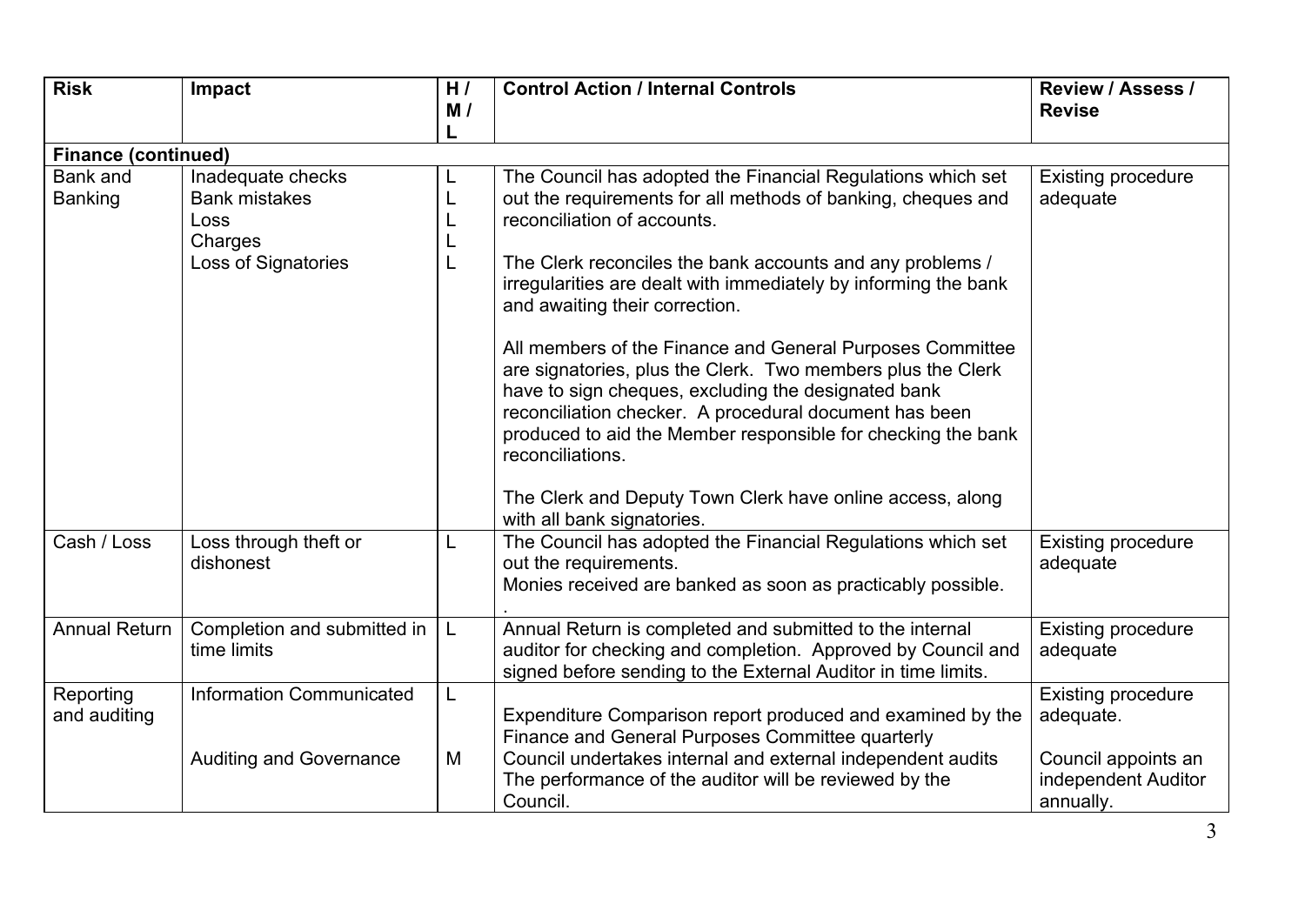| <b>Risk</b>              | Impact                                                                                                                                                                                   | H/                         | <b>Control Action / Internal Controls</b>                                                                                                                                                                                                                                                                                                                                                                                                                                                                                                                                                                                                                                                                                                   | <b>Review / Assess /</b>                           |  |  |  |  |
|--------------------------|------------------------------------------------------------------------------------------------------------------------------------------------------------------------------------------|----------------------------|---------------------------------------------------------------------------------------------------------------------------------------------------------------------------------------------------------------------------------------------------------------------------------------------------------------------------------------------------------------------------------------------------------------------------------------------------------------------------------------------------------------------------------------------------------------------------------------------------------------------------------------------------------------------------------------------------------------------------------------------|----------------------------------------------------|--|--|--|--|
|                          |                                                                                                                                                                                          | M/                         |                                                                                                                                                                                                                                                                                                                                                                                                                                                                                                                                                                                                                                                                                                                                             | <b>Revise</b>                                      |  |  |  |  |
|                          | <b>Finance (continued)</b>                                                                                                                                                               |                            |                                                                                                                                                                                                                                                                                                                                                                                                                                                                                                                                                                                                                                                                                                                                             |                                                    |  |  |  |  |
| Grants and               | Power to pay                                                                                                                                                                             | L                          | All such expenditure goes through the required Council                                                                                                                                                                                                                                                                                                                                                                                                                                                                                                                                                                                                                                                                                      | <b>Existing procedure</b>                          |  |  |  |  |
| support                  | <b>Authorisation of Council</b><br>to pay                                                                                                                                                |                            | process of approval, minuted and listed. Grant application form<br>has been devised to keep up to date records of applications.                                                                                                                                                                                                                                                                                                                                                                                                                                                                                                                                                                                                             | adequate.                                          |  |  |  |  |
| <b>Salaries</b>          | Salary paid incorrectly<br>Wrong hours paid<br>Wrong rate paid<br>False employee<br>Wrong deductions of NI<br>or Tax<br>Unpaid Tax & NI<br>contributions to the<br><b>Inland Revenue</b> | L<br>L<br>L<br>L<br>L<br>L | The Town Council authorises the appointment of all employees<br>through the F&GP Committee / Council meetings.<br>Salary rates are assessed in the F&GP Committee.<br>The Council has an SLA with Torbay Council who run the<br>payroll services. Torbay Council deduct the Council bank<br>account two times per month which covers the monthly payroll,<br>details of which are shown in the Expenditure Transaction<br>Approval List for the Finance and General Purposes<br>Committee. All staff have a contract of employment and job<br>description.<br>Salaries are paid direct into their bank accounts on the last<br>working day of the month.<br>All new staff must provide a copy of their passports and proof<br>of residence. | <b>Existing appointment</b><br>system adequate.    |  |  |  |  |
| <b>Expenses</b>          | Fraud or incorrect claim                                                                                                                                                                 | L                          | Expenses must be approved at the Finance and General<br>Purposes Committee. Mileage claims paid on completion of<br>claim form and receipts provided, where applicable. Mileage<br>claim rates match those recommended by HMR&C.                                                                                                                                                                                                                                                                                                                                                                                                                                                                                                            | <b>Existing appointment</b><br>system adequate.    |  |  |  |  |
| Councillor<br>allowances | Councillors over-paid<br>Income tax deduction                                                                                                                                            | L                          | The Council has an SLA with Torbay Council who run the<br>payroll services. Torbay Council deduct from the Council bank<br>account two times per month which includes the monthly<br>membership allowance, details of which are shown in the<br>Expenditure Transaction Approval List for the Finance and<br>General Purposes Committee. All members can apply for<br>Members Allowance which is paid direct into their bank<br>accounts on the last working day of the month.                                                                                                                                                                                                                                                              | <b>Existing appointment</b><br>system<br>adequate. |  |  |  |  |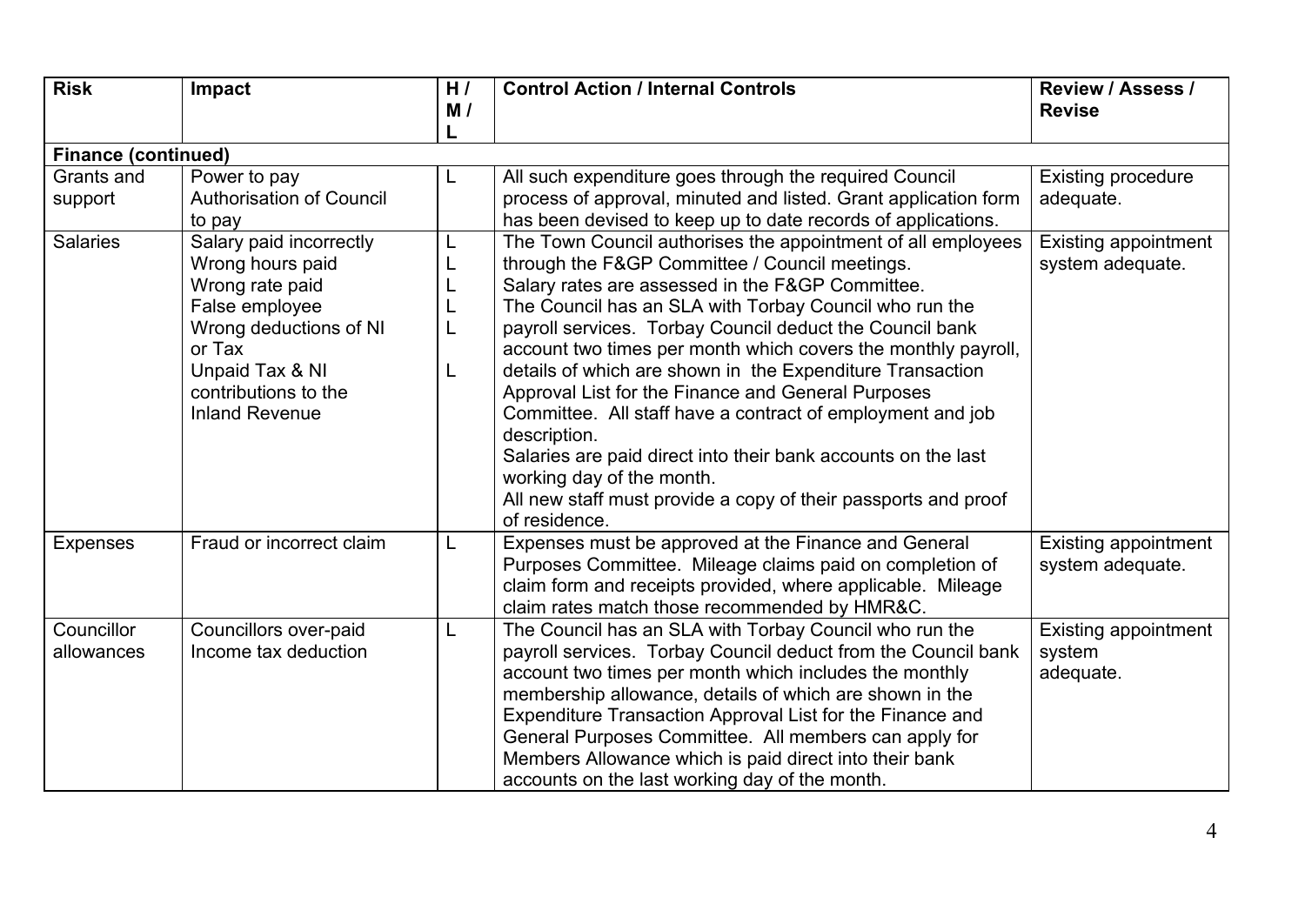| <b>Risk</b>                         | Impact                                                                                                       | H/<br>M/ | <b>Control Action / Internal Controls</b>                                                                                                                                                                                                                                                                                                                      | Review / Assess /<br><b>Revise</b>                                                                        |  |  |  |
|-------------------------------------|--------------------------------------------------------------------------------------------------------------|----------|----------------------------------------------------------------------------------------------------------------------------------------------------------------------------------------------------------------------------------------------------------------------------------------------------------------------------------------------------------------|-----------------------------------------------------------------------------------------------------------|--|--|--|
|                                     | <b>Finance (continued)</b>                                                                                   |          |                                                                                                                                                                                                                                                                                                                                                                |                                                                                                           |  |  |  |
| <b>VAT</b>                          | Re-claiming/charging                                                                                         | L        | The Council has Financial Regulations which set out the<br>requirements. VAT is claimed regularly.                                                                                                                                                                                                                                                             | <b>Existing procedure</b><br>adequate                                                                     |  |  |  |
| Election<br>costs                   | Risk of an election cost                                                                                     | H        | Risk is higher in an election year. When a scheduled election<br>is due the Clerk will obtain an estimate of costs from the Local<br>Council. There are no measures which can be adopted to<br>minimise the risk of having elections, as this is a democratic<br>process.                                                                                      | Council has allocated<br>earmarked reserves<br>for Election costs                                         |  |  |  |
| <b>General Management</b>           |                                                                                                              |          |                                                                                                                                                                                                                                                                                                                                                                |                                                                                                           |  |  |  |
| <b>Business</b>                     | Risk of Council not being<br>able to continue its business<br>due to an unexpected or<br>tragic circumstance | L        | IT software / equipment installed to ensure that council office<br>can continue to operate from any location subject to internet<br>connection. Back up of files will be kept online in a secure<br>location.                                                                                                                                                  | Review annually                                                                                           |  |  |  |
| Litigation                          | Potential risk of legal action<br>being taken against the<br>Council                                         | M        | Public liability insurance covers general person injury claims<br>where the Council is found to be at fault, but not spurious or<br>frivolous claims – these cannot be insured against                                                                                                                                                                         | Ensure insurance is<br>adequate for<br>requirements.<br>Review annually.                                  |  |  |  |
| <b>Best value</b><br>Accountability | Work awarded<br>Overspend on services                                                                        | L<br>M   | Normal Town Council practice would be to seek more than one<br>quotation for any substantial work required to be undertaken or<br>goods. If a problem is encountered with a contract the Clerk<br>would investigate the situation, check the quotation/tender,<br>research the problem and report to Council. This is covered in<br>the Financial Regulations. | Existing procedure<br>adequate.<br>Include when<br>reviewing<br><b>Financial Regulations</b><br>Annually. |  |  |  |
| <b>Employees</b>                    | Loss of Key staff or long<br>term illness, resignation or<br>misconduct.                                     | L        | Clerk and Deputy Clerk are considered critical staff member.<br>Locums can be contacted for temporary replacements for<br>sickness from DALC. Vacancy roles filled using the<br>recruitment policy.                                                                                                                                                            | <b>Existing appointment</b><br>system<br>adequate.<br>Membership of the<br>SLCC.                          |  |  |  |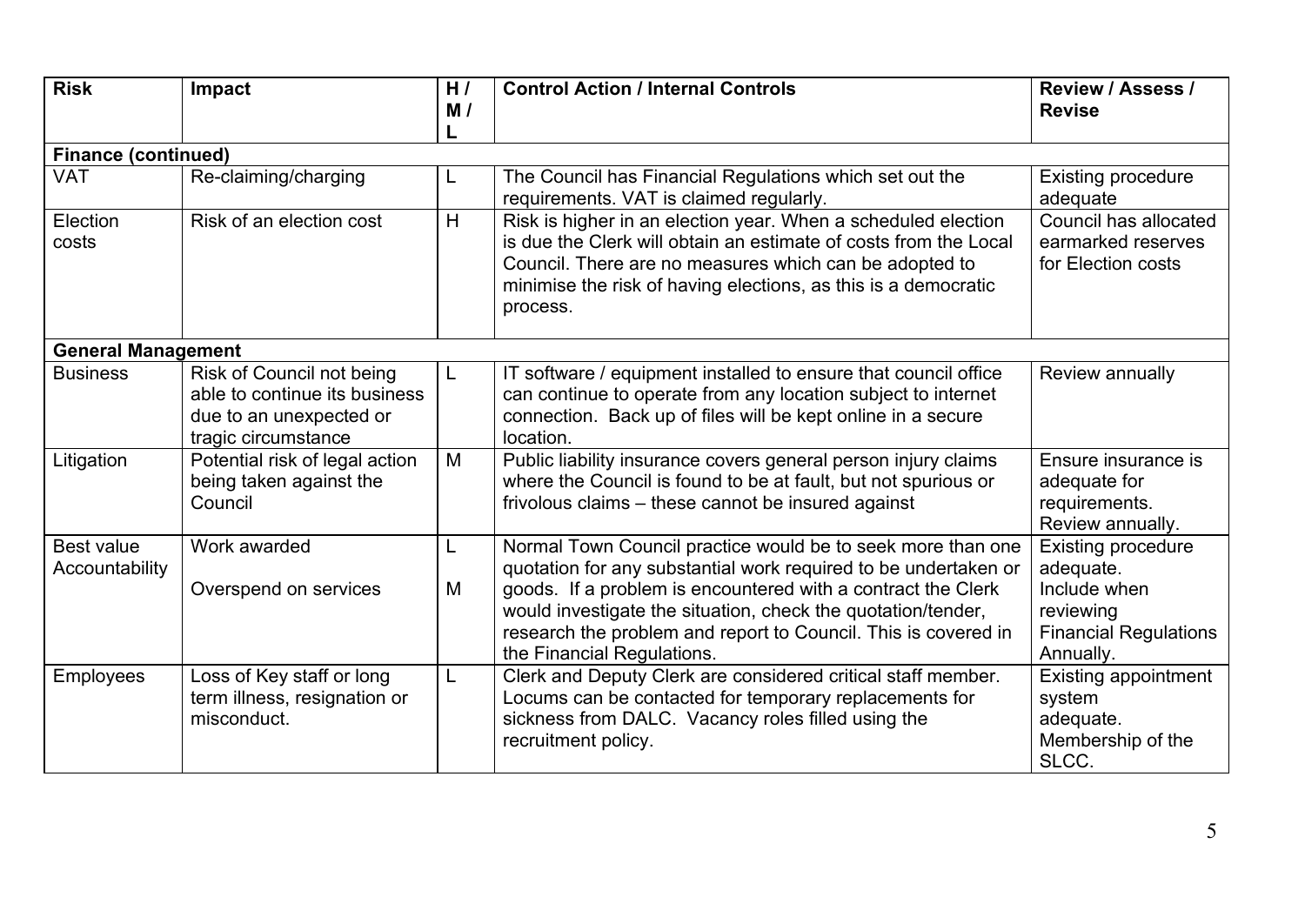| <b>Risk</b>                                                      | Impact                                                                        | H/<br>M/ | <b>Control Action / Internal Controls</b>                                                                                                                                                                                                                                                                                                                                          | <b>Review / Assess /</b><br><b>Revise</b>                                                                                                                  |
|------------------------------------------------------------------|-------------------------------------------------------------------------------|----------|------------------------------------------------------------------------------------------------------------------------------------------------------------------------------------------------------------------------------------------------------------------------------------------------------------------------------------------------------------------------------------|------------------------------------------------------------------------------------------------------------------------------------------------------------|
|                                                                  | <b>General Management (Continued)</b>                                         |          |                                                                                                                                                                                                                                                                                                                                                                                    |                                                                                                                                                            |
|                                                                  | Actions undertaken by the<br>Council.                                         | L        | All officers should be provided with relevant training, reference<br>books, access to assistance and legal advice required to<br>undertake the role.                                                                                                                                                                                                                               | Monitor working<br>conditions,<br>safety requirements                                                                                                      |
|                                                                  | <b>Health and Safety</b>                                                      | L        | Health & Safety issues relating to officers are with regard to all<br>work related matters. A stress policy has also been adopted.                                                                                                                                                                                                                                                 | and                                                                                                                                                        |
| Legal<br>powers                                                  | Illegal activity or<br>payments                                               |          | All activity and payments within the powers of the Town<br>Council to be resolved and minuted at Full Council Meetings,<br>including a reference to the power used, as per the Financial<br>Regulations prescribe.                                                                                                                                                                 | insurance regularly.<br><b>Existing procedure</b><br>adequate.                                                                                             |
| Minutes/<br>Agendas/<br><b>Notices</b><br>Statutory<br>documents | Accuracy and legality<br><b>Business conduct</b>                              |          | Minutes and agenda are produced in the prescribed method by<br>the Clerk and adhere to the legal requirements and best<br>practice guidelines.<br>Minutes are approved and signed at the following Council<br>meeting. Minutes and agenda are displayed according to the<br>legal requirements.<br>Business conducted at Council meetings should be managed<br>by the Chairperson. | <b>Existing procedure</b><br>adequate.<br>Guidance/training to<br>Chairperson should<br>be given (if required).<br>Members to adhere<br>to Code of Conduct |
| <b>Members</b><br>interests                                      | <b>Conflict of interest</b><br><b>Register of Members</b><br><i>interests</i> | M        | Standing Orders require declaration of interests at each<br>Council meeting by members.<br>Register of Members Interest forms should be reviewed<br>regularly by Councillors.                                                                                                                                                                                                      | <b>Existing procedure</b><br>adequate.<br>Members take<br>responsibility<br>to update their<br>Register                                                    |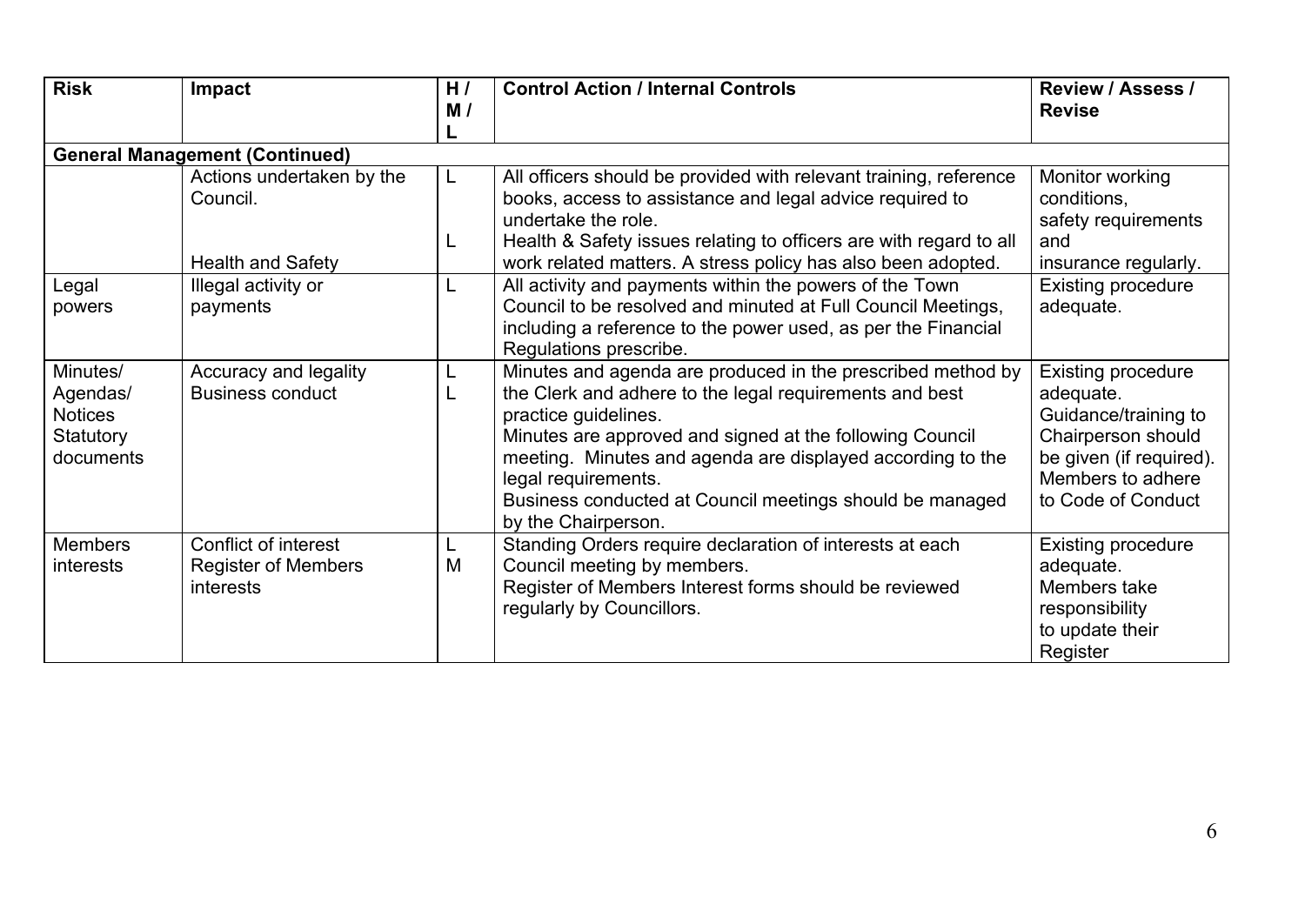| <b>Risk</b>                        | Impact                                                              | H/<br>M/ | <b>Control Action / Internal Controls</b>                                                                                                                                                                                                                                           | <b>Review / Assess /</b><br><b>Revise</b>                                                   |  |  |  |  |
|------------------------------------|---------------------------------------------------------------------|----------|-------------------------------------------------------------------------------------------------------------------------------------------------------------------------------------------------------------------------------------------------------------------------------------|---------------------------------------------------------------------------------------------|--|--|--|--|
|                                    | <b>General Management (Continued)</b>                               |          |                                                                                                                                                                                                                                                                                     |                                                                                             |  |  |  |  |
| Insurance                          | Adequacy<br>Cost<br>Compliance                                      | L<br>L   | An annual review is undertaken (before the time of the policy<br>renewal) of all insurance arrangements in place. Employers<br>and Employee liability insurance is a necessity and must be<br>paid for. Ensure compliance measures are in place.                                    | <b>Existing procedure</b><br>adequate.<br><b>Review insurance</b><br>provision<br>annually. |  |  |  |  |
|                                    | <b>Officers and Members</b>                                         | L        | Officer's and Members own car insurance must cover travel to<br>and from a place of work / meetings.                                                                                                                                                                                |                                                                                             |  |  |  |  |
| <b>Assets</b>                      | Loss or Damage<br>Risk/damage to third<br>party(ies)/property       | L<br>L   | An annual review of assets is undertaken for insurance<br>provision, storage and maintenance provisions.                                                                                                                                                                            | Asset register to be<br>updated<br>Annually                                                 |  |  |  |  |
| Maintenance                        | Poor performance of<br>assets or amenities<br>Risk to third parties | L<br>L   | All assets owned by the Town Council are regularly reviewed<br>and maintained. All repairs and relevant expenditure for these<br>repairs are actioned/authorised in accordance with the correct<br>procedures of the Town Council. All assets are insured and<br>reviewed annually. | <b>Existing procedure</b><br>adequate.                                                      |  |  |  |  |
| Meeting<br>location                | Adequacy<br>Health & Safety                                         | L<br>M   | The Town Council Meetings are held at Brixham Town Hall.<br>The premises and the facilities are considered to be adequate<br>for the Clerk, Councillors and Public who attend from Health &<br>Safety, Disability Discrimination and comfort aspects                                | <b>Existing location</b><br>adequate.                                                       |  |  |  |  |
| Council<br>records -<br>electronic | Loss through:<br>Theft, fire, damage<br>corruption of computer      | L<br>M   | Council's electronic records are stored on the cloud with<br>suitable security software.                                                                                                                                                                                            | This is currently<br>under review.                                                          |  |  |  |  |
| Data<br>Protection                 | Data protection rules<br>followed                                   | L        | Clerk registered for data protection.                                                                                                                                                                                                                                               | Policy reviewed<br>annually.                                                                |  |  |  |  |
| Freedom of<br>Information          | Policy available                                                    | L        | Fol policy available in the public domain.                                                                                                                                                                                                                                          | Policy reviewed<br>annually.                                                                |  |  |  |  |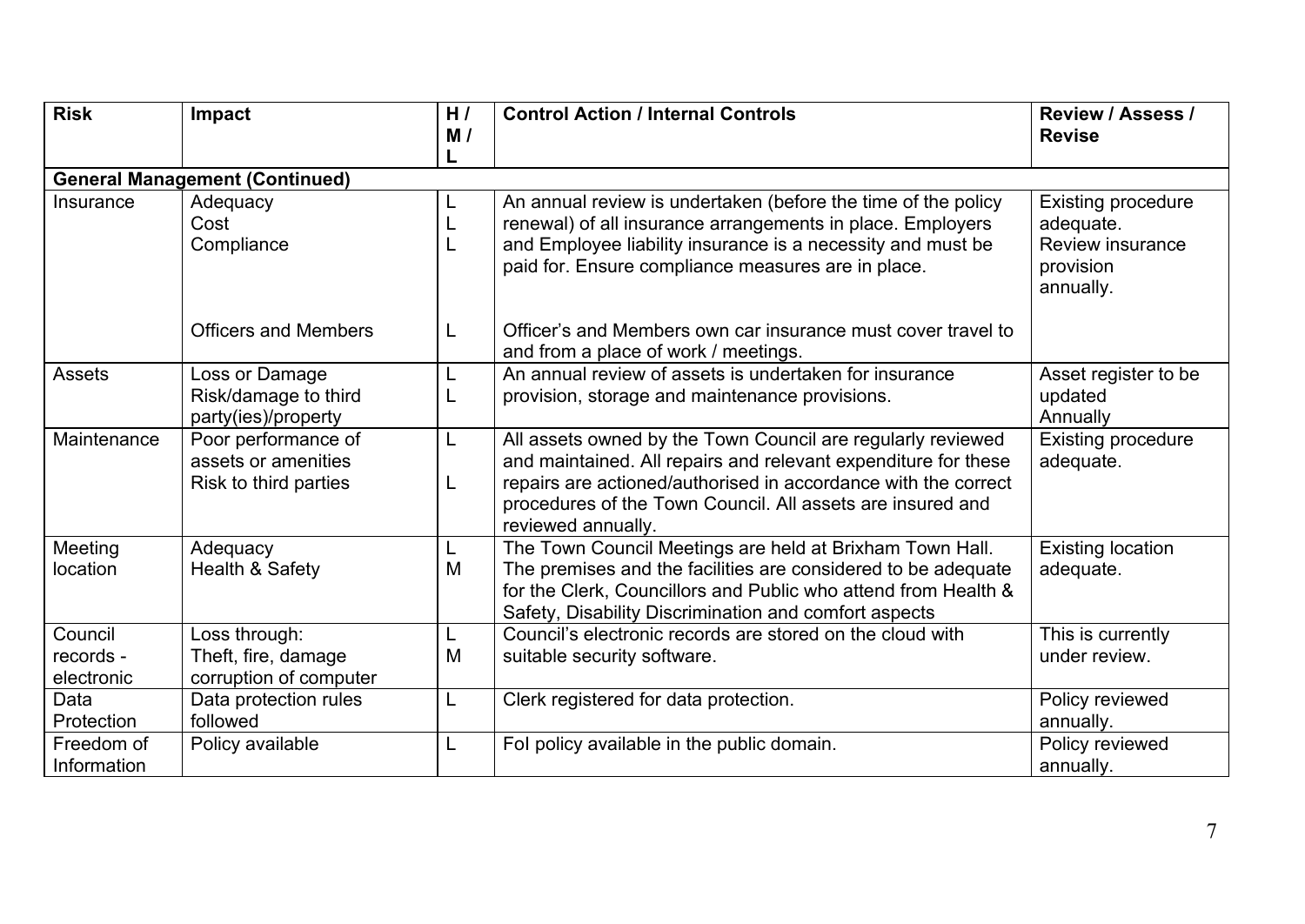| <b>Risk</b>                                 | Impact                                                                                                                                                                                                                                                                       | H/<br>M/<br>L | <b>Control Action / Internal Controls</b>                                                                                                                                                                                                                                                                                                                                                                                    | <b>Review / Assess /</b><br><b>Revise</b>                                                                                                                                                                 |
|---------------------------------------------|------------------------------------------------------------------------------------------------------------------------------------------------------------------------------------------------------------------------------------------------------------------------------|---------------|------------------------------------------------------------------------------------------------------------------------------------------------------------------------------------------------------------------------------------------------------------------------------------------------------------------------------------------------------------------------------------------------------------------------------|-----------------------------------------------------------------------------------------------------------------------------------------------------------------------------------------------------------|
|                                             | <b>General Management (Continued)</b>                                                                                                                                                                                                                                        |               |                                                                                                                                                                                                                                                                                                                                                                                                                              |                                                                                                                                                                                                           |
| Asset<br>Management                         | Premises or other assets<br>being closed or unavailable<br>for use by the Council or<br>community due to poor or<br>dangerous condition                                                                                                                                      | L             | An asset register produced and reserves in place so that<br>assets can be replaced at the end of their natural life.                                                                                                                                                                                                                                                                                                         | Asset management<br>inventory and plan                                                                                                                                                                    |
| Poor<br>Reputation of<br>the Council        | The work of the Council is<br>not understood leading to<br>negative feedback from<br>parishioners and<br>dissatisfaction with the way<br>services are carried out.                                                                                                           | L             | Regular use of communication channels including Brixham<br>Signal, press, website, social and other media to explain<br>Council's activities.<br>The Council has a Code of Conduct policy which sets out how<br>members should conduct themselves when acting on behalf of<br>the Council.<br>The Council has a staff handbook which sets out how they<br>should conduct themselves when acting on behalf of the<br>Council. | Press and Media<br>Policy, Social Media<br>Policy and Use of<br>Email, Internet,<br>Telephone and social<br>media policy adopted,<br>Community<br><b>Engagement Strategy</b><br>and Complaints<br>Policy. |
| Poor<br><b>Stakeholder</b><br>relationships | Perceived or real breakdown<br>in communications between<br>tiers of local government or<br>between the Town Council<br>and other public providers                                                                                                                           | $\mathsf{L}$  | Town Council to understand the services provided by others<br>and to discuss areas of joint interest periodically. The Town<br>Council to respond to consultations to put its point of view<br>across adequately.                                                                                                                                                                                                            |                                                                                                                                                                                                           |
| Lack of vision                              | An over emphasis on the<br>management and operation<br>of Council services may lead<br>to a poor performance with<br>regard to forward planning<br>which may prevent<br>partnerships being formed<br>with other public and private<br>supplier or even the loss of<br>grants | M             | The Town Council has adopted a Community Stragegic plan<br>which sets out the plans for the Council.<br>The Town Council will proactively support the Neighbourhood<br>Plan now that it has been adopted.                                                                                                                                                                                                                    | <b>Review Regularly</b>                                                                                                                                                                                   |